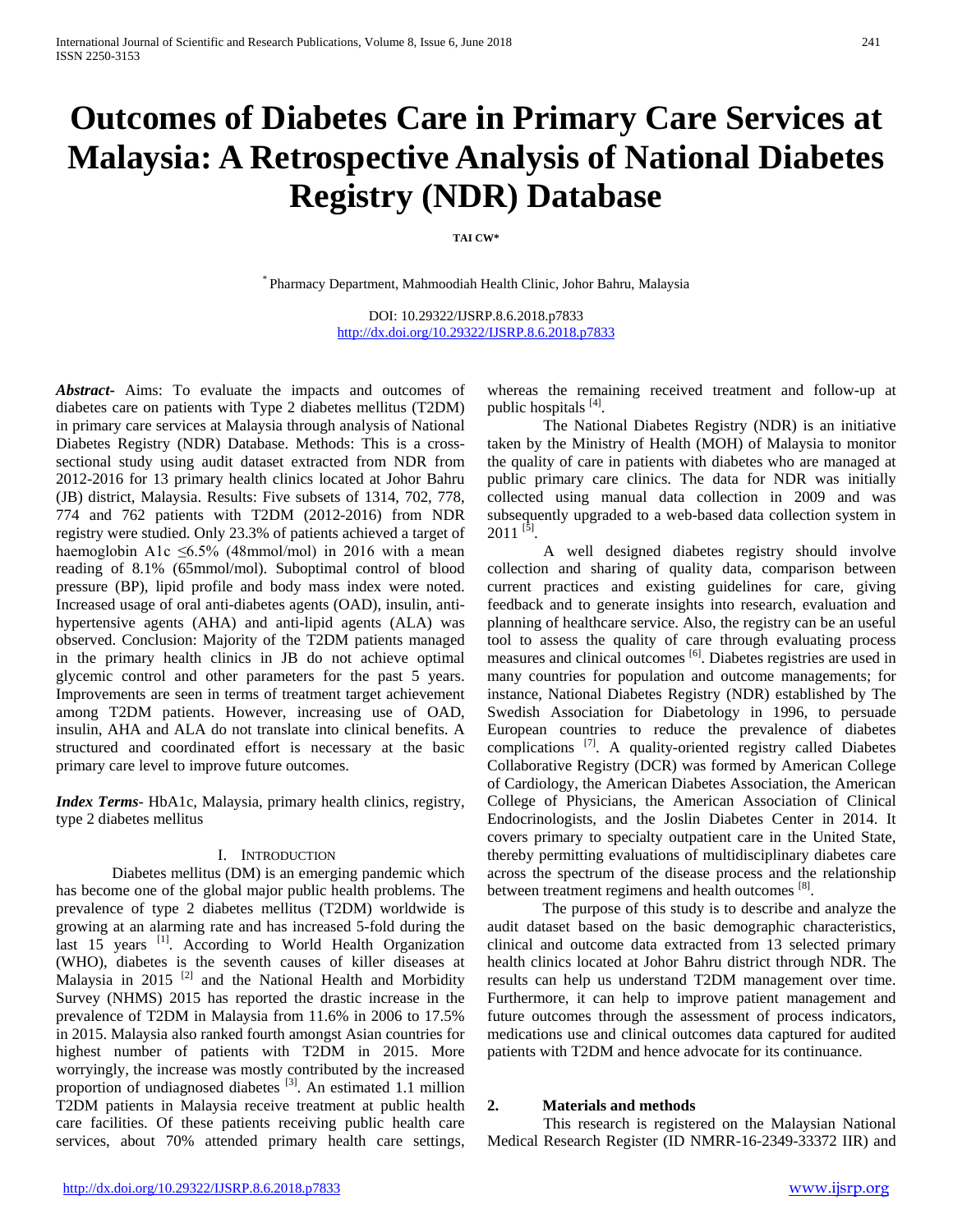approved by the Medical Research Ethical Committee of Ministry of Health Malaysia.

## *2.1 Data sources*

This study utilized data from NDR Malaysia. All patients receiving diabetes care at 644 participating governmental primary health clinics are required to be registered into NDR and the status of patients is regularly updated. The updates included occurrence of any new complication(s), comorbidities, loss of follow-up and death. The active T2DM patients are the population pool from which patients are selected for the annual clinical audit. Active patients diagnosed with T2DM from the registry are randomly selected annually by MOH for auditing of clinical variables as well as clinical outcomes. The audit dataset is a subset of the patient registry. The data of audited patients are required to be completed and uploaded into the NDR database before  $31<sup>st</sup>$  August of every year  $[8]$ . Data collection was performed by the clinic staff using 3 main case report forms (CRF), which are patient registration CRF, outcome update CRF and clinical audit CRF. The presence of comorbidities or complications were determined based on doctor reported and clinical measures in CRF.

# *2.2 Study design and settings*

This is a cross-sectional study based on the audit dataset extracted from the NDR from 2012 to 2016 for thirteen primary health clinics located in Johor Bahru district, Malaysia. The NDR includes all patients with diabetes managed at 644 primary health clinics throughout Malaysia. However, only the demographic data (age, gender, ethnicity and duration of diabetes), clinical variables such as haemoglobin A1c (HbA1c), systolic blood pressure (SBP), diastolic blood pressure (DBP), total cholesterol (TC), triglycerides (TG), high density lipoprotein (HDL), low density lipoprotein (LDL), body mass index (BMI), medications (oral anti-diabetes drugs (OAD), insulin, antihypertensive agents (AHA), anti-lipid agents (ALA) and anti-platelet agents) and clinical outcomes (presence of co-morbidities) from thirteen selected health clinics will be analyzed [8].

# *2.3 Sample size and sampling method*

The NDR annual Diabetes Clinical Audit was only conducted for T2DM through random sampling from the registration dataset of active patients with T2DM. Different samples of patients are drawn every year by MOH. Patients sampled in the previous year have an equal chance of being selected in the subsequent years. The sample size is determined by the number of active patients with T2DM within a particular district. This was done to minimize the number of patients audited yet remain useful for inter-district comparability. The sample size is calculated to estimate the proportion of patients with T2DM-related complications managed at the primary health clinics. The number of patients expected to have complications was estimated by consensus by a group of clinicians from MOH. The largest sample size was calculated from the prevalence of stroke (10%) with acceptable difference in stroke prevalence of 20%, with power of 80% and alpha value of 0.05. In total there were about 750 to 800 patients sampled randomly for yearly clinical audit from thirteen health clinics  $[8]$ . The data was collected retrospectively.

# *2.4 Outcomes*

Based on the latest Malaysia Clinical Practice Guideline (CPG) on the management of T2DM published in 2016, on target/optimum diabetes control of this study was defined as HbA1c either less than or equal to 6.5% (48mmol/mol). On target BP was defined as BP reading <130/80mmHg. HDL, LDL and TG were said to be on target if they  $\geq$ 1.1mmol/L,  $\leq$ 2.6mmol/L and  $\leq$ 1.7mmol/L, respectively. A BMI $>$  23kg/m<sup>2</sup> is considered overweight or obese [8].

# *2.5 Participating sites*

Thirteen primary health clinics that were involved in this study are all located within Johor Bahru District, including Mahmoodiah Health Clinic, Gelang Patah Health Clinic, Majidee Health Clinic, Kempas Health Clinic, Larkin Health Clinic, Masai Health Clinic, Pasir Gudang Health Clinic, Sultan Ismail Health Clinic, Taman Seri Orkid Health Clinic, Taman University Health Clinic, Tampoi Health Clinic, Tebrau Health Clinic and Ulu Tiram Health Clinic.

# *2.6 Statistical analysis*

Continuous data are presented as means with 95% confidence intervals while categorical data are presented percentages. Data is managed and analyzed using Microsoft Office Excel® 2013 and STATA v13.0 (StataCorp LP, College Station, TX).

# **3. Results**

From 2012 to 2016 there were 43120 patients with T2DM from thirteen health clinics involved in this study were registered in the NDR. The mean age of T2DM patients across the samples was 60 years old (95% CI: 60.3-60.6), 44.1% were males and 55.9% were females. The mean age of diagnosis for T2DM patients across the samples was 52 years old (95% CI: 52.2-52.4) with diabetes duration of 8.3 years (95% CI: 8.3-8.4). Majority of the patients were Malays (50.7%), followed by Chinese (27.2%) and Indians (20.8%). Based on the sample calculation done by MOH, five samples of 2010, 835, 836, 843 and 839 patients should be audited from the thirteen health clinics involved in the study from 2012 to 2016. However, actual samples of 1314, 702, 778, 774 and 762 patients were taken for each year between 2012 and 2016 from the annual NDR audit dataset due to the incomplete documentation and missing data. In the 5-year period since 2012 audit, the average age of T2DM patients decreased from 62 to 59 years old and means duration of diabetes reduced from 10.6 to 7 years.

In terms of optimal therapeutic goals for T2DM, only 23.3% of patients achieved the target of HbA1c  $\leq 6.5\%$ (48mmol/mol) in 2016 with a mean reading of 8.1% (65mmol/mol), which is lower than that in 2012 (Table 1). Also, only 33.3% of audited patients meeting target BP despite a rising level of AHA used over the year from 2012 to 2016. It is interesting to note that while table 2 showed increased usage of OAD, insulin as well as ALA from 2012 to 2016, there was no much improvements observed in the percentage of patients achieving HbA1c and cholesterol level (TG, HDL and LDL).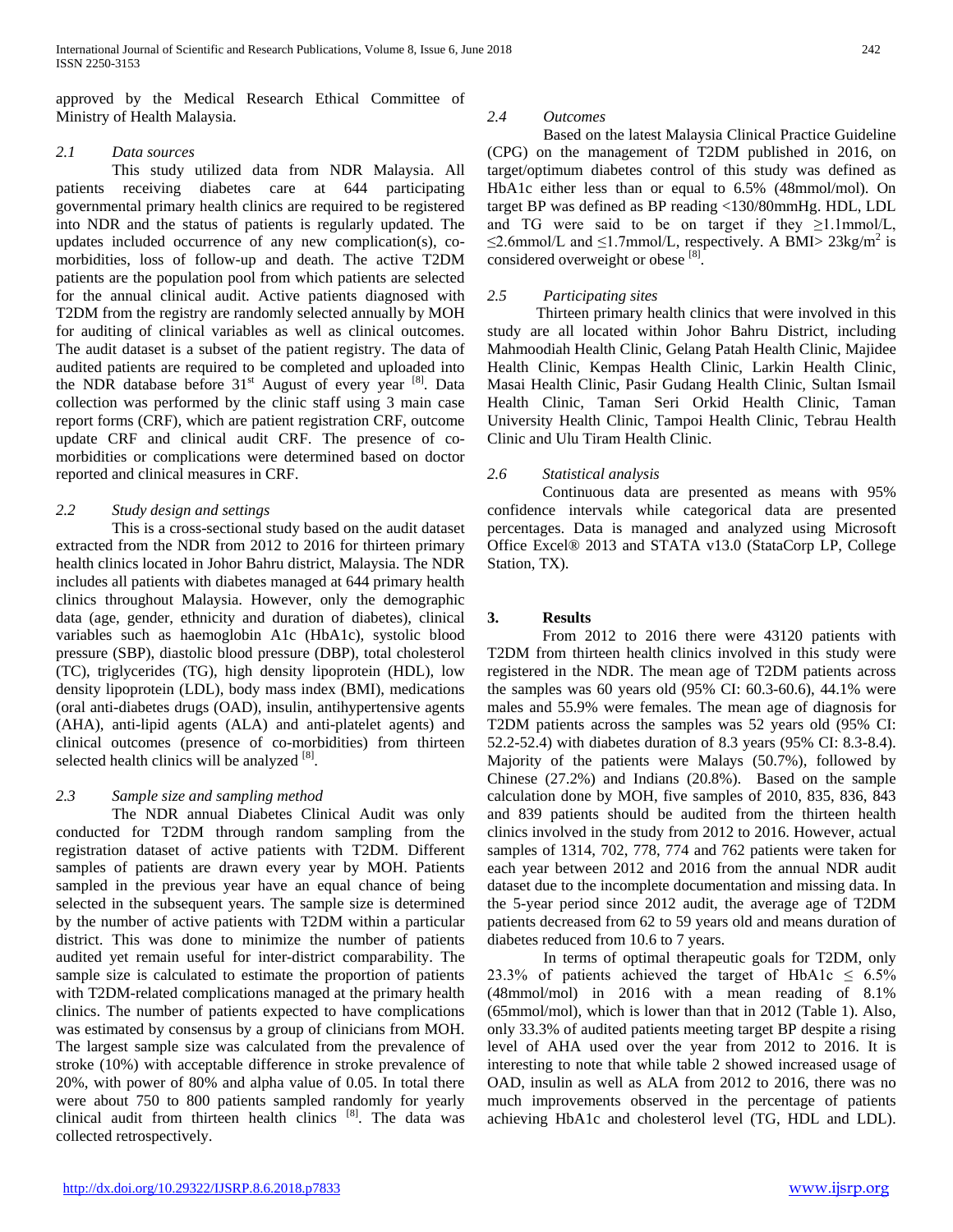Mean BMI increased from 2012 to 2016, with highest BMI value of  $27.8\text{kg/m}^2$  recorded in audit dataset in 2016.

|  |  | Table 1: Clinical target achievement based on clinical |
|--|--|--------------------------------------------------------|
|  |  | investigations from 2012 2016 (and t dataset)          |

**investigations from 2012-2016 (audit dataset)** 2012 N=1314 2013 N=702 2014 N=778 2015 N=774 2016 N=761 HbA1c, mean, % (95% CI) 7.7 (7.6- 7.8) 8.0 (7.9- 8.2) 7.9 (7.8- 8.1) 8.2 (8.0- 8.3) 8.1 (8.0- 8.3) HbA1c, mean, mmol/L (95% CI) 61  $(60-62)$ 64 (63-66) 63 (62-65) 66 (64-67) 65 (64-67) HbA1c, % achieved target 27.2 25.6 22.3 22.9 23.3 SBP, mean, mmHg (95% CI) 135.8 (134.9- 136.7) 135.4 (134.0- 136.7) 137.8 (136.5- 139.1) 137.1 (135.9- 138.4) 136.2 (134.9- 137.4) DBP**,** mean, mmHg (95% CI) 78.6 (78.1- 79.2) 78.0 (77.2- 78.7) 78.1 (77.4- 78.9) 77.7 (77.0- 78.5) 78.1 (77.3- 78.9) BP, % achieved target 38.3 39.9 33.2 30.2 33.3 TG, mean, mmol/L (95% CI) 1.7 (1.7- 1.8) 1.7 (1.6- 1.8) 1.8 (1.7- 1.9) 1.7 (1.6- 1.7) 1.8 (1.7- 1.9) TG, % achieved target 64.3 65.7 61.8 66.5 64.8 HDL, mean, mmol/L (95% CI) 1.3 (1.2- 1.3) 1.3 (1.3- 1.3) 1.3 (1.2- 1.3) 1.3 (1.3- 1.4) 1.3 (1.2- 1.3) HDL, % achieved target 74.0 65.7 71.5 71.8 66.4 LDL**,** mean, mmol/L (95% CI) 3.2 (3.1- 3.2) 3.0 (2.9- 3.1) 3.0 (2.9- 3.1) 3.0 (3.0- 3.1) 3.1 (3.0- 3.1) LDL, % achieved target 33.9 35.0 39.0 38.3 37.8 BMI, mean,  $kg/m<sup>2</sup>$ (95% CI) 27.5 (27.2- 27.8) 27.5 (27.1- 28.0) 27.7 (27.3- 28.1) 27.7 (27.3- 28.1) 27.8 (27.4- 28.2) BMI, % achieved target 17.7 18.2 14.6 15.3 15.9

from 13.1% in 2012 to 22.3% in 2016. Among the four OADs available in health clinics (metformin, sulphonyureas, αglucosidase inhibitors and saxagliptin), metformin was the most commonly prescribed OAD, followed by sulphonyureas (41.1%). The use of insulin increased tremendously from 18.6% in 2012 to 33.6% in 2016.

| Table 2: Anti-diabetes agents and other concomitant drugs |                                     |  |
|-----------------------------------------------------------|-------------------------------------|--|
|                                                           | used from 2012-2016 (audit dataset) |  |

| used from 2012-2016 (audit dataset) |             |              |              |              |             |  |  |  |
|-------------------------------------|-------------|--------------|--------------|--------------|-------------|--|--|--|
| Therapy                             | 2012        | 2013         | 2014         | 2015         | 2016        |  |  |  |
|                                     | $n(\%)$     | $n(\%)$      | $n(\%)$      | $n(\%)$      | $n$ (%)     |  |  |  |
| Total patients<br>audited (n)       | 1314        | 702          | 778          | 774          | 761         |  |  |  |
| Monotherapy                         | 358         | 195          | 244          | 216          | 256         |  |  |  |
| (OAD)                               | (26.7)      | (27.8)       | (31.4)       | (27.9)       | (33.6)      |  |  |  |
| $\geq$ OAD                          | 602         | 261          | 237          | 262          | 212         |  |  |  |
|                                     | (44.9)      | (37.2)       | (30.5)       | (33.9)       | (27.8)      |  |  |  |
| $OAD +$                             | 175         | 88           | 138          | 182          | 170         |  |  |  |
| insulin                             | (13.1)      | (12.5)       | (17.7)       | (23.5)       | (22.3)      |  |  |  |
| Diet only                           | 131         | 99           | 84           | 32           | 38          |  |  |  |
|                                     | (9.8)       | (14.1)       | (10.8)       | (4.1)        | (5.0)       |  |  |  |
| Type of OAD                         |             |              |              |              |             |  |  |  |
| Metformin                           | 1054        | 492          | 564          | 595          | 564         |  |  |  |
|                                     | (78.6)      | (70.1)       | (72.5)       | (76.9)       | (74.0)      |  |  |  |
| Sulphonyureas                       | 685         | 322          | 307          | 354          | 313         |  |  |  |
| $\alpha$ -Glucosidase               | (51.1)      | (45.9)       | (39.5)       | (45.7)       | (41.1)      |  |  |  |
| Inhibitors                          | 61<br>(4.6) | 27<br>(3.9)  | 22<br>(2.8)  | 30<br>(3.9)  | 33<br>(4.3) |  |  |  |
| Other OADs                          | 57          | 18           | 18           | 21           | 14          |  |  |  |
|                                     | (4.3)       | (2.6)        | (2.3)        | (2.7)        | (1.8)       |  |  |  |
| Insulin                             | 250         | 147          | 213          | 264          | 256         |  |  |  |
|                                     | (18.6)      | (21.0)       | (27.4)       | (34.1)       | (33.6)      |  |  |  |
| Type of ALA                         |             |              |              |              |             |  |  |  |
| <b>ACEIs</b>                        | 434         | 237          | 295          | 287          | 333         |  |  |  |
|                                     |             |              |              |              |             |  |  |  |
|                                     | (32.4)      | (33.8)       | (37.9)       |              | (43.8)      |  |  |  |
| <b>ARBs</b>                         | 30          | 19           | 28           | (37.1)<br>29 | 16          |  |  |  |
|                                     | (2.2)       | (2.71)       | (3.6)        | (3.8)        | (2.1)       |  |  |  |
| Beta blockers                       | 383         | 151          | 197          | 218          | 187         |  |  |  |
|                                     | (28.6)      | (21.5)       | (25.3)       | (28.2)       | (24.6)      |  |  |  |
| Calcium                             |             |              |              |              |             |  |  |  |
| channel                             | 406         | 253          | 327          | 374          | 376         |  |  |  |
| blockers                            | (30.3)      | (36.0)       | (42.0)       | (48.3)       | (49.4)      |  |  |  |
| Diuretics                           | 180         | 118          | 141          | 147          | 131         |  |  |  |
|                                     | (13.4)      | (16.8)       | (18.1)       | (19.0)       | (17.2)      |  |  |  |
| Alpha                               | 57          | 33           | 62           | 49           | 55          |  |  |  |
| blockers                            | (4.3)       | (4.7)        | (8.0)        | (6.3)        | (7.2)       |  |  |  |
| Central-acting                      | 0(0.0)      | $\mathbf{1}$ | $\mathbf{1}$ | 0(0.0)       | 2(0.3)      |  |  |  |
| agents                              |             | (0.14)       | (0.13)       |              |             |  |  |  |
| Others                              | 15          | 1            | $\mathbf{1}$ | 1            | 1           |  |  |  |
|                                     | (1.12)      | (0.14)       | (0.13)       | (0.13)       | (0.13)      |  |  |  |
| Anti-platelet<br>agents             |             |              |              |              |             |  |  |  |
| Acetyl                              | 243         | 111          | 150          | 175          | 162         |  |  |  |
| salicylic acid                      | (18.1)      | (15.8)       | (19.3)       | (22.6)       | (21.3)      |  |  |  |
| Ticlopidine                         | 9(0.7)      | 6(0.9)       | 9(1.2)       | 9(1.2)       | 12          |  |  |  |
|                                     |             |              |              |              | (1.6)       |  |  |  |
| Others                              | 3(0.2)      | 1<br>(0.14)  | 3(0.4)       | 2(0.3)       | 5(0.7)      |  |  |  |

The use of anti-diabetes agents is shown in table 2. There were 33.6% of patients on monotherapy in 2016, which was highest in the past 5 years, while the number of patients using more than two OAD was lowest (27.8%) since 2012. The use of combination treatment with OAD and insulin increased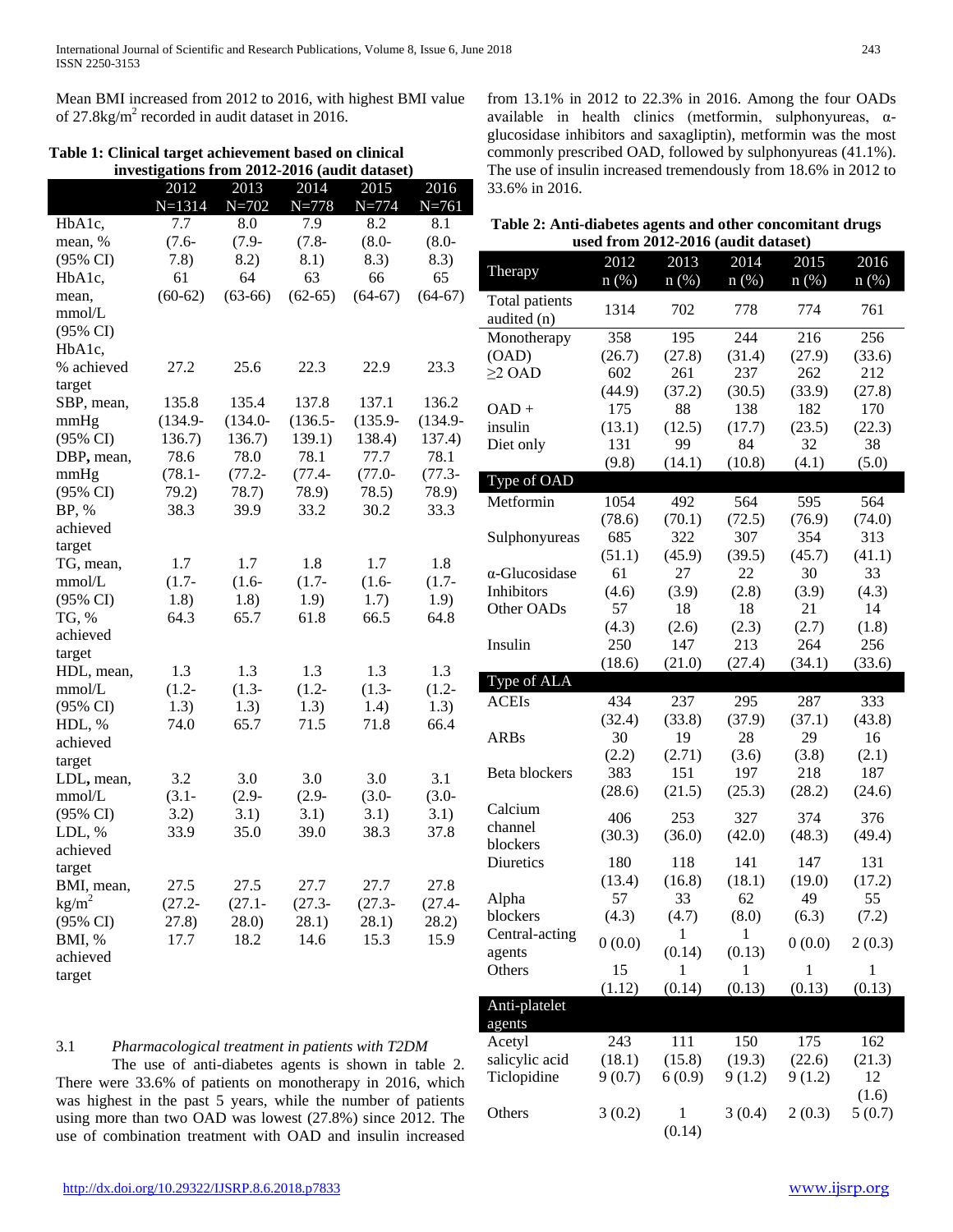International Journal of Scientific and Research Publications, Volume 8, Issue 6, June 2018 244 ISSN 2250-3153

| Type of ALA    |        |        |        |        |        | B |
|----------------|--------|--------|--------|--------|--------|---|
| <b>Statins</b> | 733    | 399    | 485    | 551    | 551    |   |
|                | (54.7) | (56.8) | (62.3) | (71.2) | (72.4) | В |
| Fibrates       | 73     | 51     | 91     | 39     | 35     |   |
|                | (5.4)  | (7.3)  | (11.7) | (5.0)  | (4.6)  | B |
| Others         | 2(0.2) | 1(0.1) | 2(0.3) | 4(0.5) | 3(0.4) |   |
|                |        |        |        |        |        |   |

In term of antihypertensive, calcium channel blockers (CCBs) were the most commonly prescribed AHA (49.4%) instead of the recommended first-line agents, angiotensin converting enzyme inhibitors (ACEIs) or angiotensin receptor blockers (ARBs)<sup>[9]</sup>. Acetyl salicylic acid was the most commonly prescribed anti-platelet agents (21.3%) while statins were the mostly used ALA (72.4%).

Table 3 shows the proportion of patients who had routine clinical investigations performed, including HbA1c, fasting blood glucose (FBG), random blood glucose (RBG), 2 hour post prandial blood glucose (2HPP), BP, body weight (BW), BMI, TG, HDL, LDL, creatinine, protenuria, microalbuminuria, foot examination, fundoscopy and electrocardiogram (ECG) tests. According to the latest CPG, these clinical investigations mentioned should be done at least annually for the purpose of monitoring co-morbidities, complications and other cardiovascular (CVD) risk factors  $[9]$ . Among the 761 patients from selected health clinics for audit in 2016, 91.9% of patients had their HbA1c checked, while 91.1% of the patients had their TC, TG, HDL and LDL tested. Creatinine was measured in 90% of the audited patients, but only 70.8% and 61.5% of patients were tested for protenuria and microalbuminuria, respectively, in 2016. Meanwhile, foot examination, funduscopy and ECGs were performed in 71.1%, 69.8% and 80.7% of audited patients, respectively. Comparing data from 2012 to 2016, higher percentage of patients (>90%) were given several routine clinical tests, such as HbA1c, BMI, test for cholesterol level and creatinine. More than two-thirds of the audited patients having funduscopy performed, compare to only about 50% of the patients having the same test in 2012.

The most common co-morbidity was hypertension which affected about 64.8% of the registered T2DM patients from 2012 to 2016, followed by dyslipidemia in 43% of the patients; while the highest rate of complication documented was ishaemic heart disease (IHD) (2.5%), followed by nephropathy (0.9%).

**Table 3: Proportion of T2DM patients receiving clinical investigations from 2012-2016 (audit dataset)**

| o                             |                 |                 |                 |                 |                 |
|-------------------------------|-----------------|-----------------|-----------------|-----------------|-----------------|
| Therapy                       | 2012<br>$n$ (%) | 2013<br>$n(\%)$ | 2014<br>$n$ (%) | 2015<br>$n(\%)$ | 2016<br>$n(\%)$ |
| Total patients<br>audited (n) | 1314            | 702             | 778             | 774             | 761             |
| HbA1c                         | 1006            | 488             | 651             | 642             | 699             |
|                               | (75.2)          | (69.5)          | (83.7)          | (83.0)          | (91.9)          |
| <b>FBG</b>                    | 753             | 498             | 581             | 592             | 554             |
|                               | (56.2)          | (70.9)          | (74.7)          | (76.5)          | (72.8)          |
| <b>RBG</b>                    | 425             | 203             | 308             | 236             | 305             |
|                               | (31.7)          | (28.9)          | (39.6)          | (30.5)          | (40.1)          |
| 2HPP blood                    | 10              | 5(0.7)          | 9(1.7)          | 67              | 2(0.3)          |
| glucose                       | (0.8)           |                 |                 | (8.7)           |                 |

| ΒP               | 1232   | 625    | 745    | 739    | 739    |
|------------------|--------|--------|--------|--------|--------|
|                  | (91.9) | (89.0) | (95.8) | (95.5) | (97.1) |
| BW               | 1214   | 613    | 733    | 719    | 720    |
|                  | (90.5) | (87.3) | (94.2) | (92.9) | (94.6) |
| BMI              | 1157   | 565    | 721    | 671    | 712    |
|                  | (86.3) | (80.5) | (92.7) | (86.7) | (93.6) |
| TC               | 990    | 561    | 699    | 649    | 693    |
|                  | (73.8) | (79.9) | (89.9) | (83.9) | (91.1) |
| TG               | 1005   | 562    | 701    | 650    | 693    |
|                  | (74.9) | (80.1) | (90.1) | (84.0) | (91.1) |
| HDL              | 1020   | 544    | 688    | 639    | 693    |
|                  | (76.1) | (77.5) | (88.4) | (82.6) | (91.1) |
| LDL              | 1020   | 548    | 689    | 639    | 693    |
|                  | (76.1) | (78.1) | (88.6) | (82.6) | (91.1) |
| Creatinine       | 974    | 553    | 699    | 657    | 685    |
|                  | (72.6) | (78.8) | (89.9) | (84.9) | (90.0) |
| Proteinuria      | 774    | 391    | 545    | 564    | 539    |
|                  | (57.7) | (55.7) | (70.1) | (72.9) | (70.8) |
| Microalbuminuria | 766    | 291    | 524    | 468    | 468    |
|                  | (57.1) | (41.5) | (67.4) | (60.5) | (61.5) |
| Foot examination | 892    | 452    | 605    | 580    | 541    |
|                  | (66.5) | (64.4) | (77.8) | (75.0) | (71.1) |
| Fundus           | 731    | 180    | 412    | 401    | 531    |
| examination      | (54.5) | (25.6) | (53.0) | (51.8) | (69.8) |
| ECG tests        | 839    | 437    | 608    | 560    | 614    |
|                  | (62.6) | (62.3) | (78.2) | (72.4) | (80.7) |

#### **4. Discussion**

In this study, the audit dataset in 2016 shown that only 23.3% of T2DM patients achieved HbA1c goal of  $\leq 6.5\%$ (48mmol/mol) and 36.8% recorded a HbA1c  $\leq$ 7% (53mmol/mol). The mean reading of HbA1c of 8.1% (65mmol/mol) in 2016 was found to be comparable to the data reported in the descriptive report from 2009 to 2012 NDR database <sup>[8]</sup>. Suboptimal controls of BP, lipid profiles and BMI were noted in the study too. This must be highlighted as these sub optimally controlled of T2DM patients can cause large health care and economic burden.

Though the reduction in HbA1c level is the key in reducing diabetes-related complications, a well glycaemic control has not been associated with a significant decrease in cardiovascular disease except in overweight diabetic patients who were given metformin. As a result, the control of other risk factors such as hyperlipidemia, hypertension and obesity is necessary <sup>[9], [10]</sup>. Besides maintaining control of blood glucose, achieving treatment targets for blood pressure and lipids are also important to minimize cardiovascular risks in patients with T2DM [11]. Among 64.8% of patients who were hypertensive and 43% of patients with dyslipidemia, only 33.3% of the patients attained BP target of ≤130/80mmHg and 37.8% had LDL level ≤2.6mmol/L. Data from patients who are hypertensive and prescribed with AHA was not able to be extracted from NDR. This study showed that two-thirds of the patients were not achieving the target BP and LDL level. As a result, more effective and earlier use of OAD, insulin, AHA and ALA should be warranted [12].

In terms of pharmacological treatment of T2DM, the use of insulin had increased from 18.6% in 2012 to 33.6% in 2016,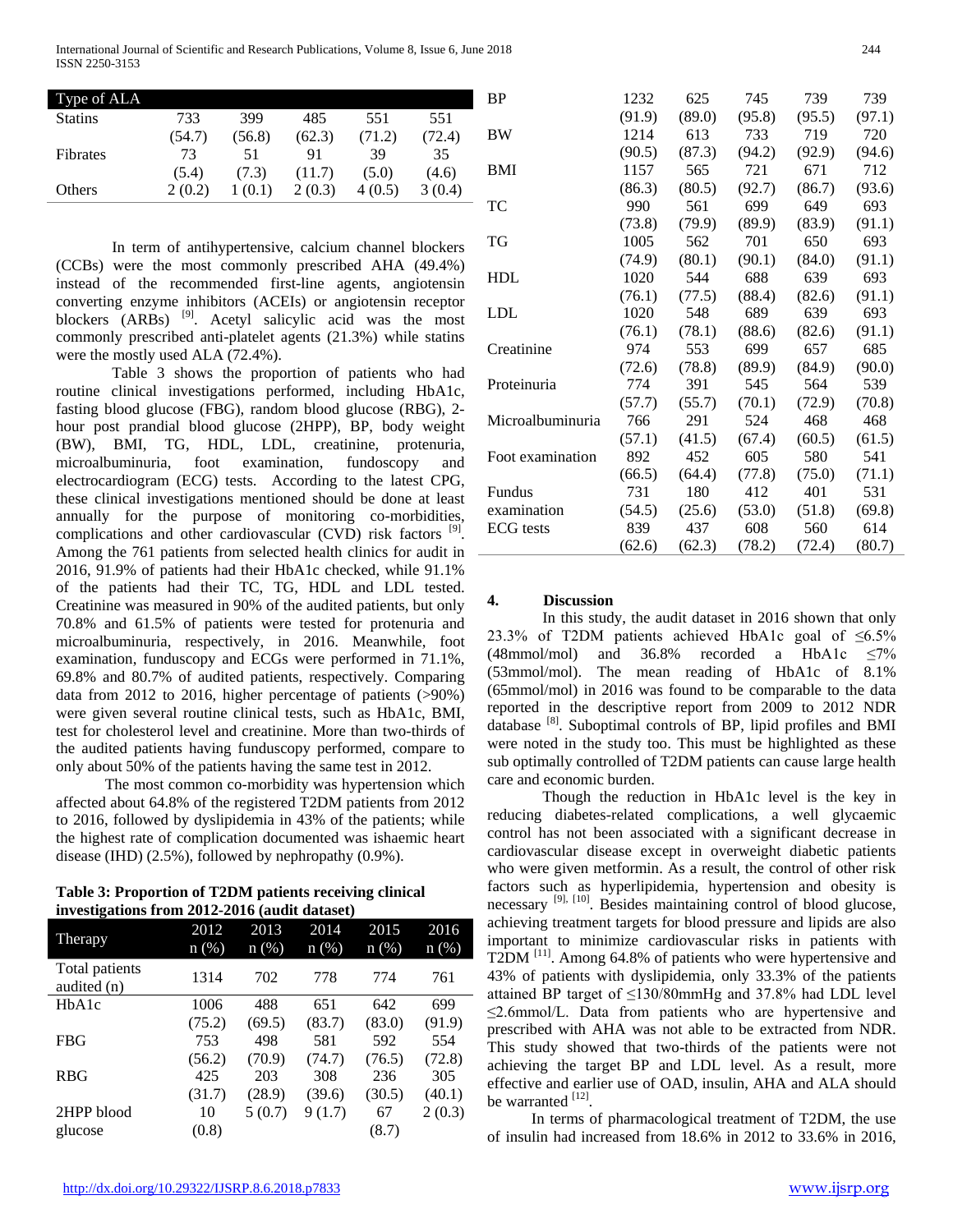which is in line with the recommendations of Malaysian CPG on T2DM<sup>[9]</sup>. Among those of OAD, 74% of the patients were given metformin, followed by sulphonylureas, at 41.1%. Rather unexpectedly, the patients on monotherapy with OAD have increased between 2015 and 2016, but the number of patients given more than two OAD reduced while the use of OAD with insulin remained almost unchanged. The association of the increased use of insulin and improved HbA1c was not seen in the audit dataset. Similar findings were found between the use of AHA and the BP control, as well as the use of statin with lipid profiles.

Provision of medications for T2DM takes place at all primary health clinics in Malaysia and they are free of charge. As a result, the government is facing crucial challenge on an increasing demand on the rising health care costs. Currently there are 7 different classes of OAD available in Malaysia but only 5 types of OAD obtainable in primary health clinics, namely metformin, gliclazide, glibenclamide, acarbose and saxagliptin. Also, simvastatin and atorvastatin are the only statins that can be prescribed in the primary health clinics. Human insulin is prescribed in the majority of patients (>98%) with gradual increased use of insulin analogues in recent years, especially those who are at risk of hypoglycemia. Current CPG promote early treatment with combination therapy and the need to optimize medications without undue delay to achieve individualized therapeutic goals [4]. Unlike the recommendation suggested in CPG  $[9]$ , most T2DM patients with hypertension in audit dataset were prescribed with CCBs instead of ACEI or ARBs. Overall treatment inadequacy and poor control of other measures may be due to underuse or limited choices of OAD, AHA and ALA available in primary health clinics. This finding raises significant concern as these are the modifiable factors which can lead to early complications if no action is taken. The other reason could be lack of adherence of the doctors to the CPG.

NDR is based on the data collection in health clinics and annual audit is heavily dependent on the quality of documentation of the patient's case notes and accurate data entry. There were several disparities found in the audit dataset. For instances, there were 43% of patients documented as having dyslipidemia but 72.4% of patients were on statin, yet only 37.8% patients had their LDL level controlled ≤2.6mmol/L in 2016. Similarly, only 33.3% of patients have good blood pressure control (≤130/80mmHg) regardless the rising level of AHA use over the year from 2012 to 2016. These finding is likely due to under-reporting or lack of update on data system. For example, the coverage of HbA1c testing was 91.1% in 2016 and the analysis of target HbA1c achievement (so as other clinical investigations) only included those who underwent HbA1c test and with HbA1c results documented in their case notes. As a result, the percentage of patients achieving HbA1c target would be higher or lower. Based on the latest CPG, the target of HbA1c≤6.5% (48mmol/mol) should be advocated for patients with a shorter duration of diabetes, no evidence of significant cardiovascular disease and longer life expectancy and have minimal risk of hypoglycemia<sup>[9]</sup>. A variable target HbA1c level of  $\geq$  6.5% (48mmol/mol) to  $\leq$ 8% (64mmol/mol) may apply to certain groups of patients instead of ≤6.5% which if adapted the percentage of patients of achieving HbA1c target may be higher if the system were able to customize different target to fit each patient better. Also, the target BP had been changed from 130/80mmHg to  $135/75$ mmHg in 2015<sup>[9]</sup>, so the number of patients achieved optimal BP may vary in the audit dataset after NDR update their system. Nevertheless, the mean reading of SBP and DBP were still above 135/75mmHg based on the audit dataset from 2012-2016.

This study also highlights the prevalence of overweight and obesity in T2DM patients as the mean value of BMI was not improved for the past 5 years  $(\geq 27.5 \text{kg/m}^2)$ . Worryingly, less than 20% of the patients from 2012-2016 audit dataset had normal BMI value, which is even lower than the data (25%) observed in the 2008 Malaysia DiabCare study<sup>[4]</sup>. The association between overweight/obesity and the increased risk of CVD is well established  $[14]$ . In the management of T2DM, weight loss has a beneficial effect in glycaemic control and treatment requirements. Normalization of insulin sensitivity and blood glucose level are seen in T2DM patients who achieve pronounced weight loss [15]. In the study done by C Daousi *et al*  (2006), he found that the obese patients had worse glycaemic control and lipid profiles and higher BP compared with the nonobese patients, despite the younger age of the obese patients. Obesity prevention is urgent and should include cooperation of public health institutions, the school systems, and the private (e.g. food sector industry) in fighting the growing obesity amongst type 2 diabetic patients.

Some variables, such as urine protein test, urine albumin test, foot examination, funduscopy and ECGs test should be of concern due to their low coverage. The use of urine dipstick for protenuria, visual inspection of the feet, funduscope and ECG machine are easily available in normal health clinics and even the remotest health clinics. The low coverage rate may possibly because of inadequate or incomplete data documentation. Insufficient testing has the potential to impact on measures of overall diabetic control especially in small audit datasets. There is a risk of underestimation on the true severity of diabetes if the test missing was from poorly controlled T2DM patients. As a result, measures to improve supervision at clinics include having internal audits with feedback and education should be advocated for timely screening. Adequate budget should be allocated for regular laboratory testing of the disease biomarkers, such as HbA1c and lipid profiles  $^{[12]}$  for better T2DM management.

This study was limited by the fact that the studied sample only reflects the diabetes care in one community which may not be representative of the country. Furthermore, the audit dataset was acquired from the appointment book completed by nurses and doctors at different levels. As a result, if the documentation in the medical records is weak, the true burden and performance of a clinic might not be reflected accurately.

Diabetes care is generally available at all the governmental hospitals and primary health clinics at Malaysia. Majority of T2DM patients are being managed in the health clinics as the services are heavily subsidized by the government. It is increasingly being recognized that multidisciplinary team management, appropriate referral system and delivery of selfmanagement support for T2DM have positive impacts on glycaemic control and diabetes related health maintenance [16]. Patients can be referred for consultation with pharmacists, diabetes educators, dieticians or occupational therapists on an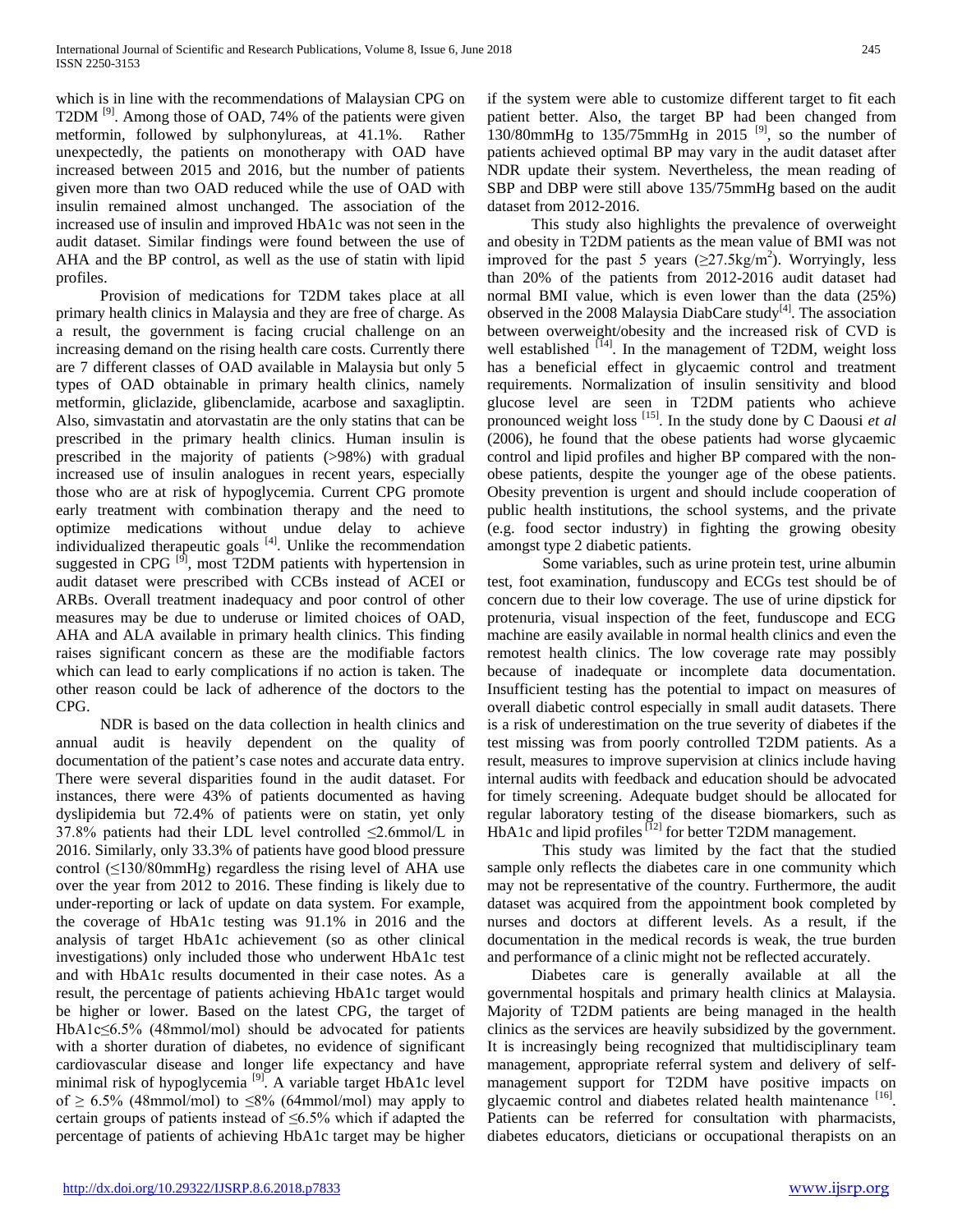individual basis. However, the implementations are constrained by shortages of trained primary care providers in health clinics. Due to the diversity of the community and logistic variation of the health clinic location, each health clinic has adapted its own healthcare delivery system based on individual strengths and weaknesses, leading to nonstandardized primary care units. One clinic may have a special diabetes team led by trained doctors, pharmacists or diabetes educators, and others may not even have  $\alpha$  team especially the clinics in rural area  $^{[4]}$ . Redefining the roles of the health care providers and promoting self-management are fundamental to the successful implementation of the diabetes care. Existing diabetes care in Malaysian primary health clinics needs to be strengthened by providing supports in organization of diabetes care, delivery system design, decision support (adherence to CPG or regular graded training of health care providers), clinical information system (registry), selfmanagement support and community resources and policies.

#### 5. **Conclusion**

This study shows that majority of the T2DM patients managed in the primary health clinics in Johor Bahru district do not achieve optimal glycemic control and other parameters, such as BP and lipid profiles for the past 5 years. Improvements are seen in terms of treatment target achievement and insulinasation among T2DM patients. However, increasing use of OAD, insulin, AHA and ALA do not translate into clinical benefits from the audit dataset extracted from NDR. A structured and coordinated effort is necessary at the basic primary care level in order to reduce the risk of diabetes complications.

# **Conflict of interest**

The author has no conflict of interest to declare.

#### **Disclosure statement**

The author has nothing to disclose, there is no funder for this project.

#### II. IDENTIFY, RESEARCH AND COLLECT IDEA

It's the foremost preliminary step for proceeding with any research work writing. While doing this go through a complete thought process of your Journal subject and research for it's viability by following means:

- 1) Read already published work in the same field.
- 2) Goggling on the topic of your research work.
- 3) Attend conferences, workshops and symposiums on the same fields or on related counterparts.
- 4) Understand the scientific terms and jargon related to your research work.

## III. WRITE DOWN YOUR STUDIES AND FINDINGS

Now it is the time to articulate the research work with ideas gathered in above steps by adopting any of below suitable approaches:

#### *A. Bits and Pieces together*

In this approach combine all your researched information in form of a journal or research paper. In this researcher can take the reference of already accomplished work as a starting building block of its paper.

Jump Start

This approach works the best in guidance of fellow researchers. In this the authors continuously receives or asks inputs from their fellows. It enriches the information pool of your paper with expert comments or up gradations. And the researcher feels confident about their work and takes a jump to start the paper writing.

## *B. Use of Simulation software*

There are numbers of software available which can mimic the process involved in your research work and can produce the possible result. One of such type of software is Matlab. You can readily find Mfiles related to your research work on internet or in some cases these can require few modifications. Once these Mfiles are uploaded in software, you can get the simulated results of your paper and it easies the process of paper writing.

As by adopting the above practices all major constructs of a research paper can be written and together compiled to form a completeresearch ready for Peer review.

## IV. GET PEER REVIEWED

Here comes the most crucial step for yourresearch publication. Ensure the drafted journal is critically reviewed by your peers or any subject matter experts. Always try to get maximum review comments even if you are well confident about your paper.

## **For peer review send you research paper in IJSRP format to [editor@ijsrp.org.](mailto:editor@ijsrp.org)**

V. IMPROVEMENT AS PER REVIEWER COMMENTS Analyze and understand all the provided review comments thoroughly. Now make the required amendments in your paper. If you are not confident about any review comment, then don't forget to get clarity about that comment. And in some cases there could be chances where your paper receives number of critical remarks. In that cases don't get disheartened and try to improvise the maximum.

## **After submission IJSRP will send you reviewer comment within 10-15 days of submission and you can send us the updated paper within a week for publishing.**

This completes the entire process required for widespread of research work on open front. Generally all International Journals are governed by an Intellectual body and they select the most suitable paper for publishing after a thorough analysis of submitted paper. Selected paper get published (online and printed) in their periodicals and get indexed by number of sources.

**After the successful review and payment, IJSRP will publish your paper for the current edition. You can find the payment details at[: http://ijsrp.org/online-publication-charge.html.](http://ijsrp.org/online-publication-charge.html)**

## VI. CONCLUSION

A conclusion section is not required. Although a conclusion may review the main points of the paper, do not replicate the abstract as the conclusion. A conclusion might elaborate on the importance of the work or suggest applications and extensions.

#### **APPENDIX**

Appendixes, if needed, appear before the acknowledgment.